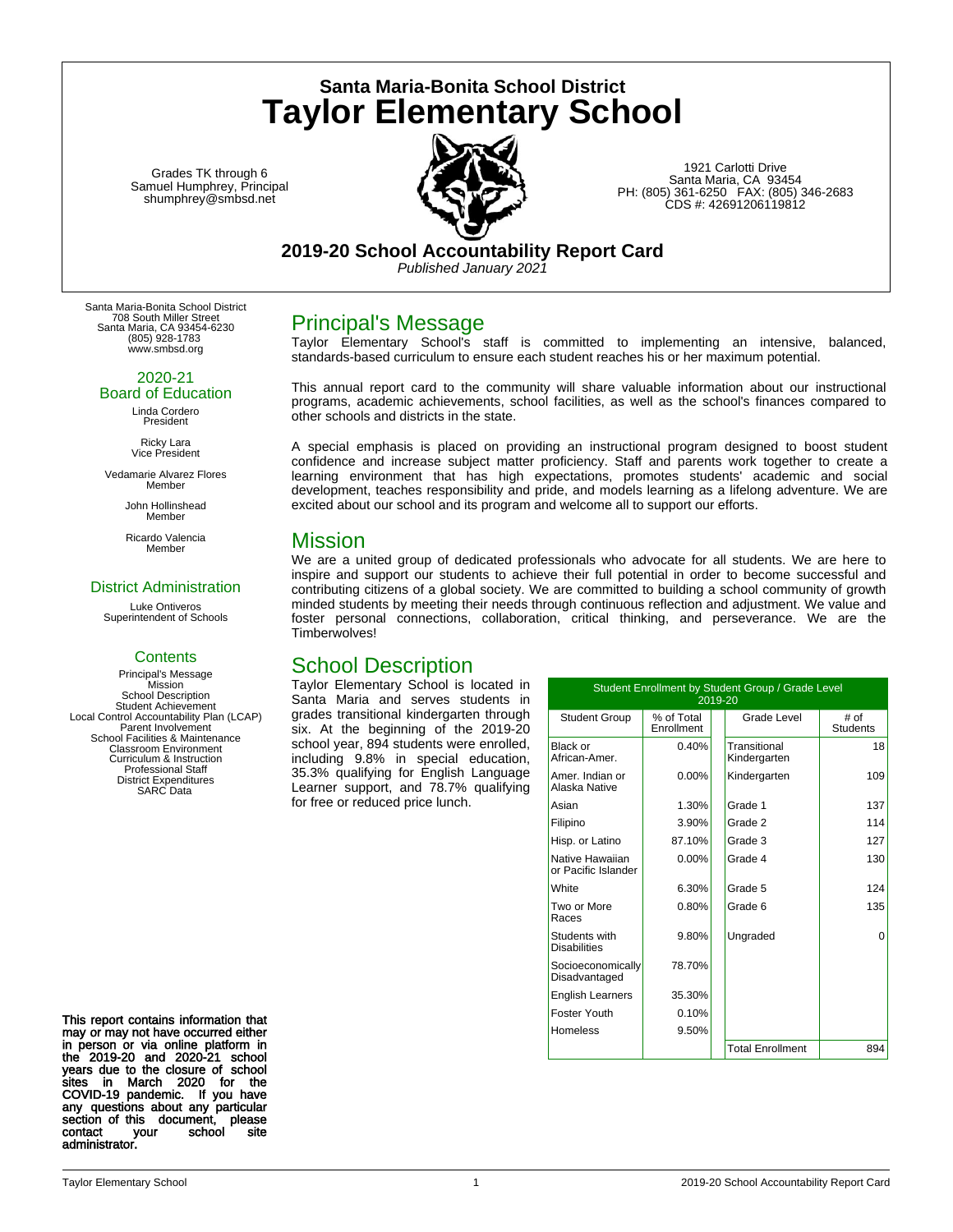## Student Achievement

#### Physical Fitness

In the spring of each year, Taylor Elementary School is required by the state to administer a physical fitness test to all students in grade five. The physical fitness test measures each student's ability to complete fitness tasks in six major areas. Students who either meet or exceed the standards in all six fitness areas are considered to be in the "healthy fitness zone." The chart reported in this document reports only the percentage in each category, not a cumulative total of the results for categories 4 of 6 and 5 of 6. Comparative district and state results can be found at the CDE's website.

| <b>Physical Fitness Test</b><br>Percentage of Students Meeting California Fitness Standards<br>2019-20 |                                                 |                                  |                                 |  |
|--------------------------------------------------------------------------------------------------------|-------------------------------------------------|----------------------------------|---------------------------------|--|
|                                                                                                        | <b>Percentage of Students Meeting Standards</b> |                                  |                                 |  |
| Grade Level<br>Tested                                                                                  | Four of Six Fitness<br>Standards                | Five of Six Fitness<br>Standards | Six of Six Fitness<br>Standards |  |
| Fifth                                                                                                  | N/A                                             | N/A                              | N/A                             |  |

*Note: Cells with N/A values do not require data as the 2019-2020 data are not available.*

*Note: Due to the COVID-19 pandemic, Executive Order N-56-20 was issued which waived the requirement to administer the physical fitness performance test for the 2019-2020 school year.*

### California Assessment of Student Performance and

### **Progress**

The California Assessment of Student Performance and Progress (CAASPP) System includes the Smarter Balanced Summative Assessments (SBAC) for students in the general education population, and the California Alternate Assessments (CAAs) for students with the most significant cognitive disabilities. Only eligible students may participate in the administration of the CAAs. CAAs items are aligned with alternative achievement standards, which are linked with the Common Core State Standards (CCSS). CAASPP results are a measure of how well students are mastering California's standards in English language arts/literacy (ELA) and mathematics, and are given to grades three through eight and grade eleven. SBAC tests assess student performance in ELA/Literacy and mathematics utilizing computer-adaptive tests and performance tasks, and CAAs test items are aligned with alternative achievement standards which are linked with the Common Core State Standards (CCSS).

The CAASPP results shown in this report include overall results comparing the school, district and state scores as well as the school's overall score in each applicable subgroup. Results are shown only for subgroups with ten students or more taking the exam. For those categories that are blank in the tables, no students met subgroup criteria. More information on CAASPP can be found on the California Department of Education's website www.cde.ca.gov/ta/tg/ca/.

| <b>CAASPP Test Results in ELA and Mathematics - All Students</b> |                                                                                                        |           |                 |           |       |           |  |
|------------------------------------------------------------------|--------------------------------------------------------------------------------------------------------|-----------|-----------------|-----------|-------|-----------|--|
|                                                                  | Percent of Students Scoring at Proficient or<br>Advanced<br>(meeting or exceeding the state standards) |           |                 |           |       |           |  |
|                                                                  | School                                                                                                 |           | <b>District</b> |           | State |           |  |
|                                                                  | 18-19                                                                                                  | $19 - 20$ | 18-19           | $19 - 20$ | 18-19 | $19 - 20$ |  |
| English-Language Arts/Literacy<br>(grades 3-8 and 11)            | 43.0                                                                                                   | N/A       | 34.0            | N/A       | 50.0  | N/A       |  |
| <b>Mathematics</b><br>(grades 3-8 and 11)                        | N/A<br>N/A<br>N/A<br>29.0<br>26.0<br>39.0                                                              |           |                 |           |       |           |  |

*Note: Cells with N/A values do not require data.*

*Note: The 2019-2020 data are not available. Due to the COVID-19*  pandemic, Executive Order N-30-20 was issued which waived the *requirement for statewide testing for the 2019-2020 school year.*

*Note: Percentages are not calculated when the number of students tested is ten or less, either because the number of students in this category is too small for statistical accuracy or to protect student privacy.*

*Note: ELA and mathematics test results include the Smarter Balanced Summative Assessment and the CAA. The "Percent Met or Exceeded" is calculated by taking the total number of students who met or exceeded the standard on the Smarter Balanced Summative Assessment plus the total number of students who met the standard (i.e., achieved Level 3-Alternate) on the CAAs divided by the total number of students who participated in both assessments.*

|                                                   | CAASPP Test Results in ELA by Student Group (2019-20) |          |          |               |                                              |
|---------------------------------------------------|-------------------------------------------------------|----------|----------|---------------|----------------------------------------------|
|                                                   | Total                                                 |          |          | % Not         | % Meeting<br>or<br>Exceeding<br><b>State</b> |
| <b>Student Groups</b>                             | Enrollment                                            | # Tested | % Tested | <b>Tested</b> | <b>Standards</b>                             |
| <b>All Students</b>                               | N/A                                                   | N/A      | N/A      | N/A           | N/A                                          |
| Male                                              | N/A                                                   | N/A      | N/A      | N/A           | N/A                                          |
| Female                                            | N/A                                                   | N/A      | N/A      | N/A           | N/A                                          |
| Black or<br>African-Amer.                         | N/A                                                   | N/A      | N/A      | N/A           | N/A                                          |
| Amer. Indian or<br>Alaska Native                  | N/A                                                   | N/A      | N/A      | N/A           | N/A                                          |
| Asian                                             | N/A                                                   | N/A      | N/A      | N/A           | N/A                                          |
| Filipino                                          | N/A                                                   | N/A      | N/A      | N/A           | N/A                                          |
| Hisp. or Latino                                   | N/A                                                   | N/A      | N/A      | N/A           | N/A                                          |
| Native Hawaiian or<br>Pacific Islander            | N/A                                                   | N/A      | N/A      | N/A           | N/A                                          |
| White                                             | N/A                                                   | N/A      | N/A      | N/A           | N/A                                          |
| Two or More Races                                 | N/A                                                   | N/A      | N/A      | N/A           | N/A                                          |
| <b>English Learners</b>                           | N/A                                                   | N/A      | N/A      | N/A           | N/A                                          |
| Socioeconomically<br>Disadvantaged                | N/A                                                   | N/A      | N/A      | N/A           | N/A                                          |
| Students with<br><b>Disabilities</b>              | N/A                                                   | N/A      | N/A      | N/A           | N/A                                          |
| <b>Students Receiving</b><br>Migrant Ed. Services | N/A                                                   | N/A      | N/A      | N/A           | N/A                                          |
| Foster Youth                                      | N/A                                                   | N/A      | N/A      | N/A           | N/A                                          |
| <b>Homeless</b>                                   | N/A                                                   | N/A      | N/A      | N/A           | N/A                                          |

| <b>CAASPP Test Results in Mathematics by Student Group (2019-20)</b> |                     |          |          |                        |                                                                  |
|----------------------------------------------------------------------|---------------------|----------|----------|------------------------|------------------------------------------------------------------|
| <b>Student Groups</b>                                                | Total<br>Enrollment | # Tested | % Tested | % Not<br><b>Tested</b> | % Meetina<br>nr<br>Exceeding<br><b>State</b><br><b>Standards</b> |
| <b>All Students</b>                                                  | N/A                 | N/A      | N/A      | N/A                    | N/A                                                              |
| Male                                                                 | N/A                 | N/A      | N/A      | N/A                    | N/A                                                              |
| Female                                                               | N/A                 | N/A      | N/A      | N/A                    | N/A                                                              |
| Black or<br>African-Amer.                                            | N/A                 | N/A      | N/A      | N/A                    | N/A                                                              |
| Amer, Indian or<br>Alaska Native                                     | N/A                 | N/A      | N/A      | N/A                    | N/A                                                              |
| Asian                                                                | N/A                 | N/A      | N/A      | N/A                    | N/A                                                              |
| Filipino                                                             | N/A                 | N/A      | N/A      | N/A                    | N/A                                                              |
| Hisp. or Latino                                                      | N/A                 | N/A      | N/A      | N/A                    | N/A                                                              |
| Native Hawaiian or<br>Pacific Islander                               | N/A                 | N/A      | N/A      | N/A                    | N/A                                                              |
| White                                                                | N/A                 | N/A      | N/A      | N/A                    | N/A                                                              |
| Two or More Races                                                    | N/A                 | N/A      | N/A      | N/A                    | N/A                                                              |
| <b>English Learners</b>                                              | N/A                 | N/A      | N/A      | N/A                    | N/A                                                              |
| Socioeconomically<br>Disadvantaged                                   | N/A                 | N/A      | N/A      | N/A                    | N/A                                                              |
| Students with<br><b>Disabilities</b>                                 | N/A                 | N/A      | N/A      | N/A                    | N/A                                                              |
| <b>Students Receiving</b><br>Migrant Ed. Services                    | N/A                 | N/A      | N/A      | N/A                    | N/A                                                              |
| Foster Youth                                                         | N/A                 | N/A      | N/A      | N/A                    | N/A                                                              |
| Homeless                                                             | N/A                 | N/A      | N/A      | N/A                    | N/A                                                              |

*Note: Cells with N/A values do not require data.*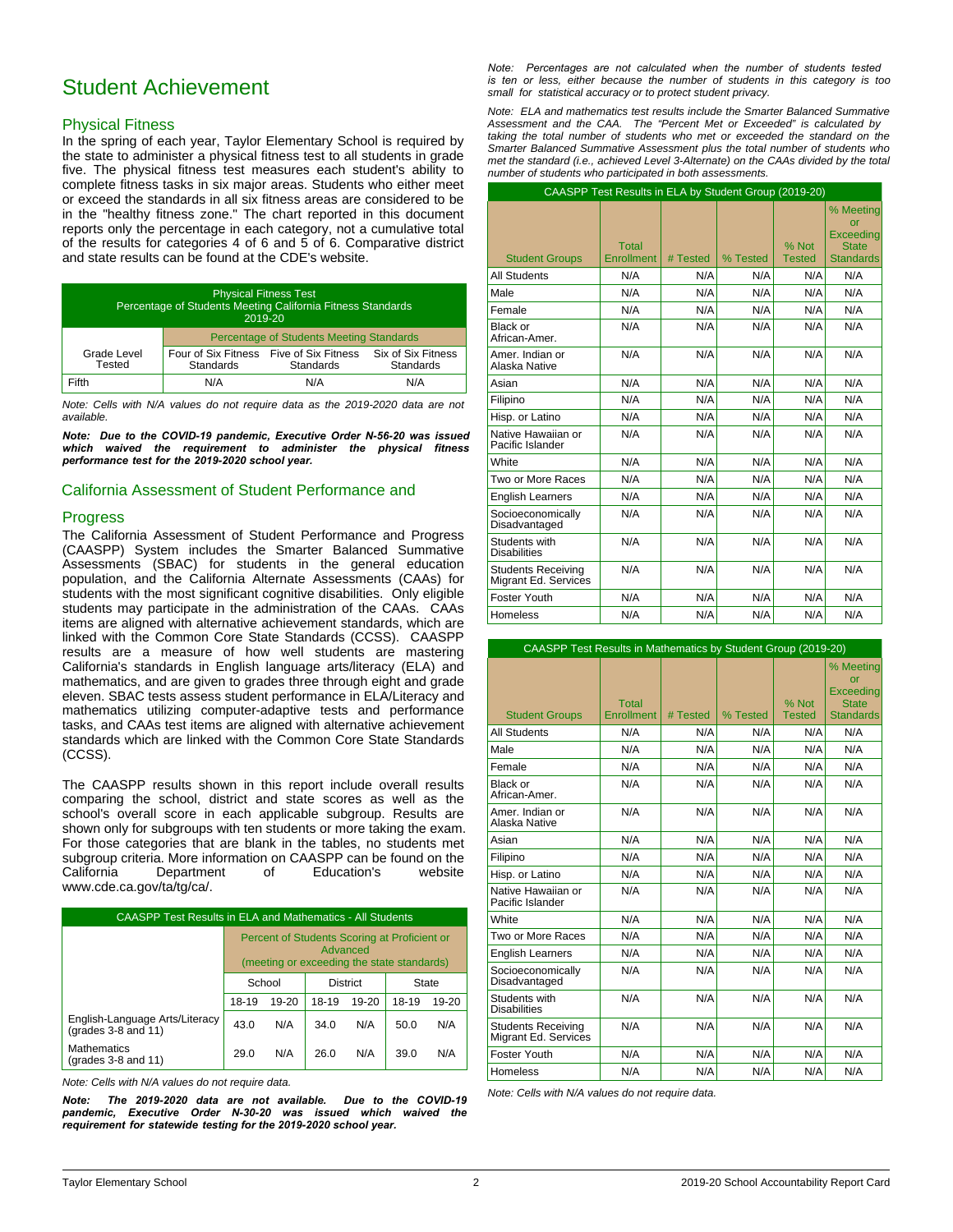*Note: The 2019-2020 data are not available. Due to the COVID-19 pandemic, Executive Order N-30-20 was issued which waived the requirement for statewide testing for the 2019-2020 school year.*

| CAASPP Test Results in Science for All Students |                                                                                                     |       |       |       |       |       |
|-------------------------------------------------|-----------------------------------------------------------------------------------------------------|-------|-------|-------|-------|-------|
|                                                 | Percent of Students Scoring at Proficient or Advanced<br>(meeting or exceeding the state standards) |       |       |       |       |       |
|                                                 | School<br><b>District</b><br>State                                                                  |       |       |       |       |       |
|                                                 | 18-19                                                                                               | 19-20 | 18-19 | 19-20 | 18-19 | 19-20 |
| Science<br>$\left($ grades 5, 8,<br>and $10$ )  | N/A                                                                                                 | N/A   | N/A   | N/A   | N/A   | N/A   |

*Note: Cells with N/A values do not require data.*

*Note: The 2019-2020 data are not available. Due to the COVID-19*  pandemic, Executive Order N-30-20 was issued which waived the *requirement for statewide testing for the 2019-2020 school year.*

*Note: The new California Science Test (CAST) was first administered operationally in the 2018-2019 school year.*

| CAASPP Test Results in Science by Student Group (2019-20) |                            |          |          |                        |                                                                  |
|-----------------------------------------------------------|----------------------------|----------|----------|------------------------|------------------------------------------------------------------|
| <b>Student Groups</b>                                     | <b>Total</b><br>Enrollment | # Tested | % Tested | % Not<br><b>Tested</b> | % Meeting<br>or<br>Exceeding<br><b>State</b><br><b>Standards</b> |
| <b>All Students</b>                                       | N/A                        | N/A      | N/A      | N/A                    | N/A                                                              |
| Male                                                      | N/A                        | N/A      | N/A      | N/A                    | N/A                                                              |
| Female                                                    | N/A                        | N/A      | N/A      | N/A                    | N/A                                                              |
| Black or<br>African-Amer.                                 | N/A                        | N/A      | N/A      | N/A                    | N/A                                                              |
| Amer, Indian or<br>Alaska Native                          | N/A                        | N/A      | N/A      | N/A                    | N/A                                                              |
| Asian                                                     | N/A                        | N/A      | N/A      | N/A                    | N/A                                                              |
| Filipino                                                  | N/A                        | N/A      | N/A      | N/A                    | N/A                                                              |
| Hisp. or Latino                                           | N/A                        | N/A      | N/A      | N/A                    | N/A                                                              |
| Native Hawaiian or<br>Pacific Islander                    | N/A                        | N/A      | N/A      | N/A                    | N/A                                                              |
| White                                                     | N/A                        | N/A      | N/A      | N/A                    | N/A                                                              |
| Two or More Races                                         | N/A                        | N/A      | N/A      | N/A                    | N/A                                                              |
| <b>English Learners</b>                                   | N/A                        | N/A      | N/A      | N/A                    | N/A                                                              |
| Socioeconomically<br>Disadvantaged                        | N/A                        | N/A      | N/A      | N/A                    | N/A                                                              |
| Students with<br><b>Disabilities</b>                      | N/A                        | N/A      | N/A      | N/A                    | N/A                                                              |
| <b>Students Receiving</b><br>Migrant Ed. Services         | N/A                        | N/A      | N/A      | N/A                    | N/A                                                              |
| Foster Youth                                              | N/A                        | N/A      | N/A      | N/A                    | N/A                                                              |
| <b>Homeless</b>                                           | N/A                        | N/A      | N/A      | N/A                    | N/A                                                              |

*Note: Cells with N/A values do not require data.*

*Note: The 2019-2020 data are not available. Due to the COVID-19 pandemic, Executive Order N-30-20 was issued which waived the requirement for statewide testing for the 2019-2020 school year.*

# Local Control Accountability Plan (LCAP)

As part of the Local Control Funding Formula, school districts are required to develop, adopt, and annually update a three-year Local Control and Accountability Plan (LCAP).

The SARC provides the following information relevant to the State priority: Basic (Priority 1)

- Degree to which teachers are appropriately assigned and fully credentialed in the subject area and for the pupils they are teaching;
- School facilities are maintained in good repair

The SARC provides the following information relevant to the State priority: Pupil Achievement (Priority 4)

• Statewide assessments (i.e., California Assessment of Student Performance and Progress (CAASPP) System, which includes the Smarter Balanced Summative Assessments for students in the general education population and the California Alternate Assessments (CAAs) for English language arts/literacy (ELA) and mathematics given in grades three through eight and grade eleven. Only eligible students may participate in the administration of the CAAs. CAAs items are aligned with alternative achievement standards, which are linked with the Common Core State Standards (CCSS) for students with the most significant cognitive disabilities)

The SARC provides the following information relevant to the State priority: Other Pupil Outcomes (Priority 8)

• Pupil outcomes in the subject area of physical education

The SARC provides the following information relevant to the State priority: Parental Involvement (Priority 3)

• Efforts the school district makes to seek parent input in making decisions for the school district and each school site

The SARC provides the following information relevant to the State priority: School Climate (Priority 6)

- Pupil suspension rates;
- Pupil expulsion rates; and
- Other local measures on the sense of safety

The most recent Santa Maria-Bonita School District Local Control Accountability Plan (LCAP) can be located on the district's website at http://www.smbsd.org/LCAP.

## Parent Involvement

Parents are encouraged to get involved in their student's learning environment either by volunteering in the classroom, participating in a decision-making group, or attending school events.

Parents stay informed on upcoming events and school activities through Parent Square (automated message delivery system and classroom/school level posts in English and Spanish), parent conferences, the school marquee, school newsletters, and the school website. Parents wishing to get involved at Taylor Elementary School should contact the school office at (805) 361-6250 for more information on how to become involved in your child's learning environment.

#### **Opportunities to Volunteer**

Chaperone Field Trips Classroom Helper Fundraising Activities PTO Volunteer

#### **Committees**

English Learner Advisory Council (ELAC) Parent Teacher Organization (PTO) School Site Council (SSC)

#### **School Activities**

6th Grade Promotion Activities Back to School Night Fall Festival Grade Level Parent Nights Jog-A-Thon Kinder Roundtables Lunch on the Lawn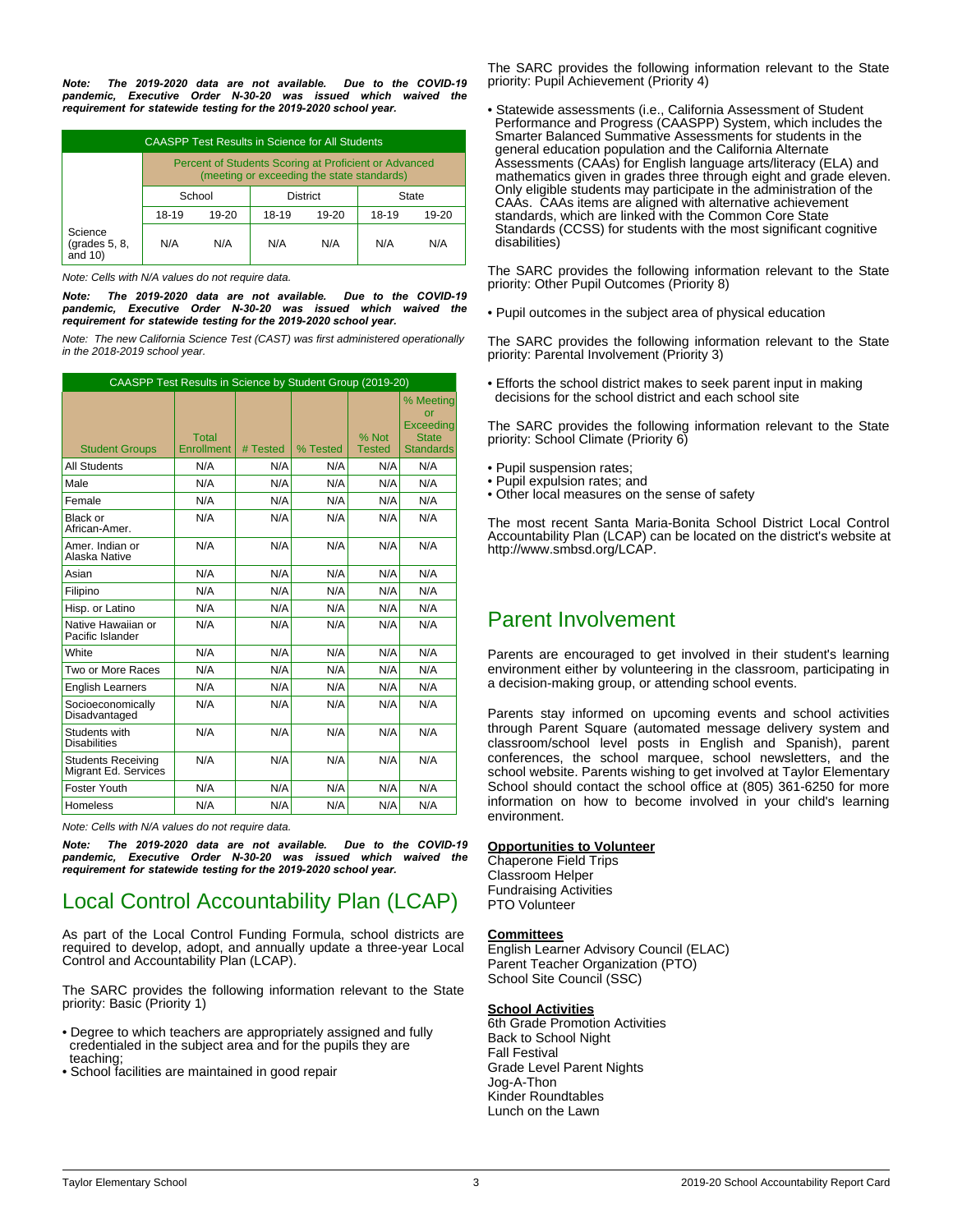Movie Nights Open House Parent Nights Parent Teacher Conferences Red Ribbon Week Top Timberwolf Awards Ceremonies/Student of the Month **Celebrations** Trimester Celebrations

### School Facilities & Maintenance

The district takes great efforts to ensure that all schools are clean, safe, and functional through proper facilities maintenance and campus supervision. Taylor Elementary School's original facilities were built in 2002; ongoing maintenance and campus improvements ensure facilities remain up to date and provide adequate space for students and staff. District maintenance and site custodial staff ensure that the repairs necessary to keep the school in good condition are completed in a timely manner. A work order process is used by school and district staff to communicate non-routine maintenance requests. Emergency repairs are given the highest priority. In the last 12 months, the following improvements have been completed:

- Repairs to student field
- Repaint exterior of school
- Completion of a six classroom building
- Repaint striping on the playground blacktop

Every morning before school begins, the custodian inspects facilities for safety hazards or other conditions that need attention prior to students and staff entering school grounds. One day custodian and two evening custodians are assigned to Taylor Elementary School. The day custodian is responsible for:

- Classroom cleaning
- Cafeteria setup/cleanup
- General grounds maintenance
- Restroom cleaning

Restrooms are checked throughout the day for cleanliness and subsequently cleaned as needed. The evening custodians are responsible for:

- Classroom cleaning
- Cafeteria cleanup
- Office area cleaning
- Restroom cleaning

The principal communicates with custodial staff daily concerning maintenance and school safety issues.

| <b>Campus Description</b>   |          |
|-----------------------------|----------|
| Year Built                  | 2002     |
| Acreage                     | 10.83    |
| Square Footage              |          |
|                             | Quantity |
| <b>Permanent Classrooms</b> | 37       |
| Portable Classrooms         | 4        |
| Restrooms (sets)            | 4        |
| Multipurpose Room/Cafeteria | 1        |
| Library                     | 1        |
| Computer Lab                |          |
| Garden                      | 1        |
| Outdoor Stage Area          | 1        |
| Playground                  | 1        |
| Portable for ASES Program   |          |
| Staff Lounge                |          |
| <b>Staff Work Room</b>      | 1        |

### Facilities Inspection

The district's maintenance department inspects Taylor Elementary School on an annual basis in accordance with Education Code §17592.72(c)(1). Taylor Elementary School uses a school site inspection survey to identify unsafe or hazardous conditions and facility improvement needs. The most recent school inspection took place on Thursday, January 07, 2021. Deficiencies noted in the school inspection survey were corrected immediately by the district's maintenance department. During fiscal year 2020-21, all restrooms were fully functional and available for student use at the time of the inspection.

| <b>School Facility Good Repair Status</b><br>Most Recent Inspection: Thursday, January 07, 2021 |      |      |      |  |  |
|-------------------------------------------------------------------------------------------------|------|------|------|--|--|
| Item Inspected<br><b>Repair Status</b>                                                          |      |      |      |  |  |
|                                                                                                 | Good | Fair | Poor |  |  |
| A. Systems                                                                                      |      |      |      |  |  |
| <b>B.</b> Interior                                                                              |      |      |      |  |  |
| C. Cleanliness                                                                                  |      |      |      |  |  |
| D. Electrical                                                                                   |      |      |      |  |  |
| E. Restrooms / Fountains                                                                        |      |      |      |  |  |
| F. Safety                                                                                       |      |      |      |  |  |
| G. Structural                                                                                   |      |      |      |  |  |
| H. External                                                                                     |      |      |      |  |  |

| Repair Needed and Action Taken or Planned |                                                    |  |  |
|-------------------------------------------|----------------------------------------------------|--|--|
| <b>Section Number</b>                     | Comment                                            |  |  |
| (B)                                       | K2 - Water stain ceiling tiles                     |  |  |
| (H)                                       | E26 - Hole in asphalt seam on walkway; trip hazard |  |  |
|                                           |                                                    |  |  |

| <b>Overall Summary of School Facility Good Repair Status</b> |      |      |      |  |  |
|--------------------------------------------------------------|------|------|------|--|--|
| Exemplary                                                    | Good | Fair | Poor |  |  |
|                                                              |      |      |      |  |  |

#### *Rating Description*

*Good: The school is maintained in good repair with a number of non-critical deficiencies noted. These deficiencies are isolated, and/or result from minor wear and tear, and/or are in the process of being mitigated.*

#### Campus Supervision

School administration and staff place a high priority on providing adequate adult supervision on campus before, during, and after school. As students arrive on campus each morning, administrators and playground supervisors are strategically assigned to designated entrance areas and the playground. During recess, playground supervisors supervise playground activity. Playground supervisors monitor lunch time activity in the cafeteria and on the playground. At the end of the day when students are dismissed, administrators, teachers, and playground supervisors monitor student behavior to ensure a safe and orderly departure.

Taylor Elementary School is a closed campus. During school hours, all visitors must sign in at the school's office and wear identification badges while on school grounds.

#### School Site Safety Plan

The Comprehensive School Site Safety Plan was developed for Taylor Elementary School in collaboration with local agencies and the district office to fulfill Senate Bill 187 requirements. Components of this plan include child abuse reporting procedures, teacher notification of dangerous pupil procedures, disaster response procedures, procedures for safe arrival and departure from school, sexual harassment policy, and dress code policy. The school's most recent school safety plan was reviewed, updated, and discussed with school staff in Spring 2020.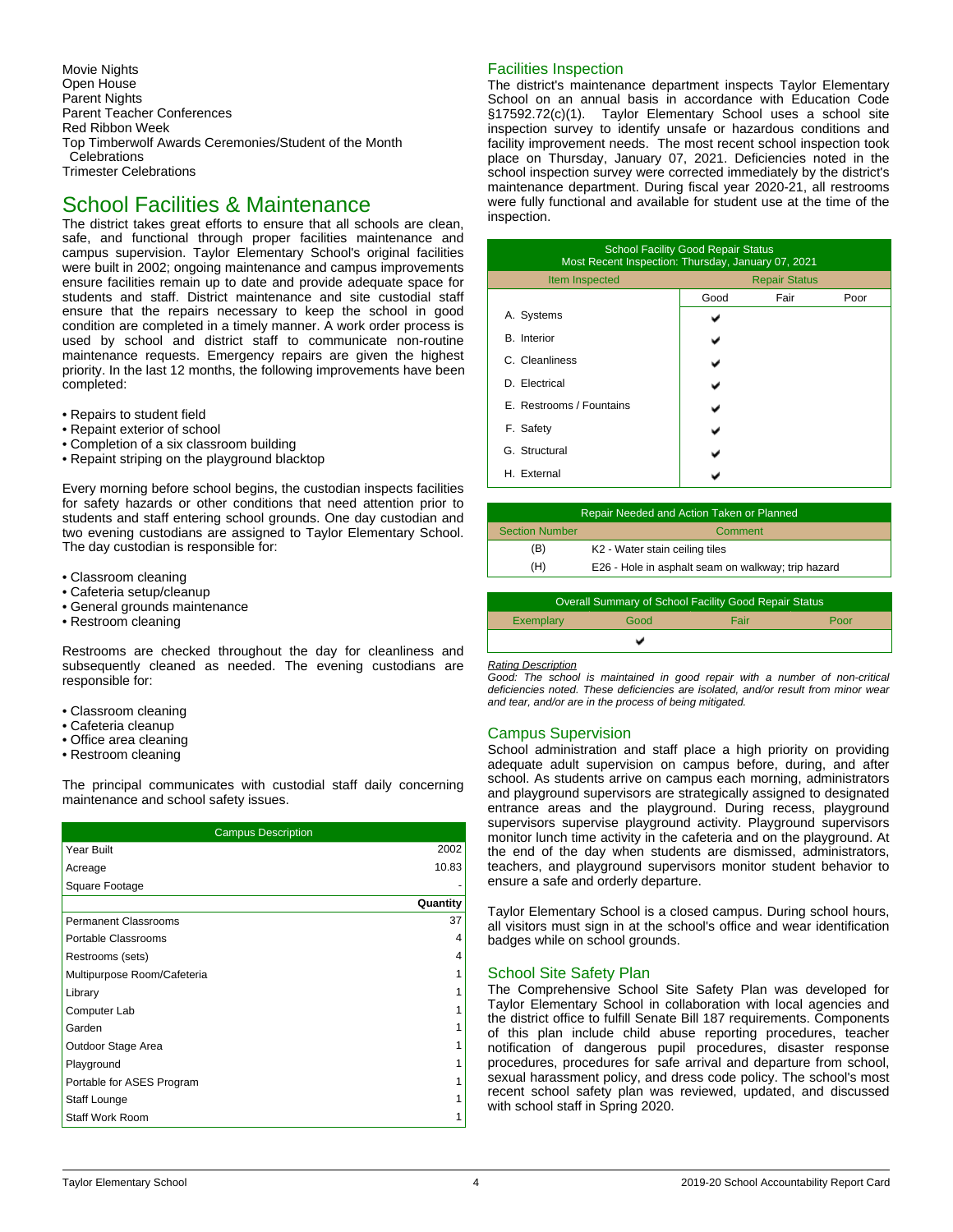## Classroom Environment

### Discipline & Climate for Learning

Taylor Elementary School's discipline practices and behavior management strategies comply with approved board policies and are designed to create effective learning environments and minimize classroom disruptions. Progressive discipline is employed in the classroom for those students experiencing difficulty following school rules, and proactive measures are utilized for those demonstrating positive behavior. Disciplinary intervention is managed by school administrators in a fair, firm, and consistent manner based upon the nature of each situation.

| <b>Suspensions &amp; Expulsions</b> |           |                 |       |  |  |
|-------------------------------------|-----------|-----------------|-------|--|--|
|                                     | $17 - 18$ | 18-19           | 19-20 |  |  |
|                                     |           | School          |       |  |  |
| % Students Suspended                | 1.5       | 2.3             | 2.7   |  |  |
| % Students Expelled                 | 0.0       | 0.0             | 0.0   |  |  |
|                                     |           | <b>District</b> |       |  |  |
| % Students Suspended                | 3.4       | 3.2             | 2.2   |  |  |
| % Students Expelled                 | 0.0       | 0.0             | 0.0   |  |  |
|                                     |           | <b>State</b>    |       |  |  |
| % Students Suspended                | 3.5       | 3.5             | 2.5   |  |  |
| % Students Expelled                 | 0.1       | 0.1             | 0.1   |  |  |

*Note: The 2019-2020 suspensions and expulsions rate data are not comparable to prior year data because the 2019-2020 school year is a partial school year due to the COVID-19 crisis. As such, it would be inappropriate to make any comparisons in rates of suspensions and expulsions in the 2019-2020 school year compared to prior years.*

#### Class Size

The Class Size Distribution table in this report illustrates the distribution of class sizes by grade level, the average class size, and the number of classes that contain 1-20 students, 21-32 students, and 33 or more students. Calculations exclude classrooms of 50 or more students.

| Average Class Size and Class Size Distribution |                                           |                          |                         |       |
|------------------------------------------------|-------------------------------------------|--------------------------|-------------------------|-------|
|                                                | 2017-18                                   |                          |                         |       |
|                                                | Avg.<br>Class                             | <b>Number of Classes</b> |                         |       |
| Grade                                          | <b>Size</b>                               | $1 - 20$                 | $21 - 32$               | $33+$ |
| Κ                                              | 28.0                                      |                          | 5                       |       |
| 1                                              | 25.0                                      |                          | 5                       |       |
| $\overline{2}$                                 | 27.0                                      |                          | 5                       |       |
| 3                                              | 29.3                                      |                          | 4                       |       |
| 4                                              | 27.4                                      |                          | 5                       |       |
| 5                                              | 29.0                                      |                          | 4                       |       |
| 6                                              | 30.0                                      |                          | 4                       |       |
| Other**                                        | 9.2                                       | 5                        |                         |       |
|                                                | 2018-19                                   |                          |                         |       |
|                                                | Avg.<br>Class<br><b>Number of Classes</b> |                          |                         |       |
| Grade                                          | <b>Size</b>                               | $1 - 20$                 | $21 - 32$               | $33+$ |
| K                                              | 24.2                                      | 1                        | 5                       |       |
| $\mathbf{1}$                                   | 28.3                                      |                          | 4                       |       |
| 2                                              | 23.2                                      |                          | 5                       |       |
| 3                                              | 25.2                                      |                          | 5                       |       |
| 4                                              | 28.8                                      |                          | 4                       |       |
| 5                                              | 25.6                                      |                          | 5                       |       |
| 6                                              | 31.3                                      |                          | 4                       |       |
| Other**                                        | 8.4                                       | 6                        |                         |       |
|                                                |                                           |                          | 2019-20                 |       |
|                                                | Avg.<br>Class<br><b>Number of Classes</b> |                          |                         |       |
| Grade                                          | <b>Size</b>                               | $1 - 20$                 | $21 - 32$               | $33+$ |
| Κ                                              | 24.0                                      |                          | 5                       |       |
| $\mathbf{1}$                                   | 26.0                                      |                          | 5                       |       |
| 2                                              | 26.5                                      |                          | $\overline{\mathbf{4}}$ |       |
| 3                                              | 24.4                                      |                          | 5                       |       |
| 4                                              | 30.3                                      |                          | 4                       |       |
| 5                                              | 28.5                                      |                          | 4                       |       |
| 6                                              | 25.8                                      |                          | 5                       |       |
| Other**                                        | 8.7                                       | 6                        |                         |       |

*\*Number of classes indicates how many classes fall into each size category (a range of total students per class).*

*\*\*"Other" category is for multi-grade level classes.*

## Curriculum & Instruction

#### Staff Development

All training and curriculum development activities at Taylor Elementary School revolve around the California State Content Standards and Frameworks. During the 2019-20 school year, Taylor Elementary School held staff development training devoted to:

- Student Performance Data Analysis
- Instructional Strategies Specific to Literacy
- Strategies for English Language Learners
- California State Standards
- Technology for Teaching
- Distance Learning Platforms

Decisions concerning selection of staff development activities are performed by all staff using tools such as teacher input and data analysis to determine the areas in which additional teacher training may enhance classroom instruction and increase student achievement levels. Taylor Elementary School supports ongoing professional growth throughout the year on early release days. Teachers meet in grade level teams to conduct data analysis to identify areas of need. Teaching staff are provided the opportunity to participate in district-sponsored staff development workshops or training session as 1) a supplement to site-based staff development,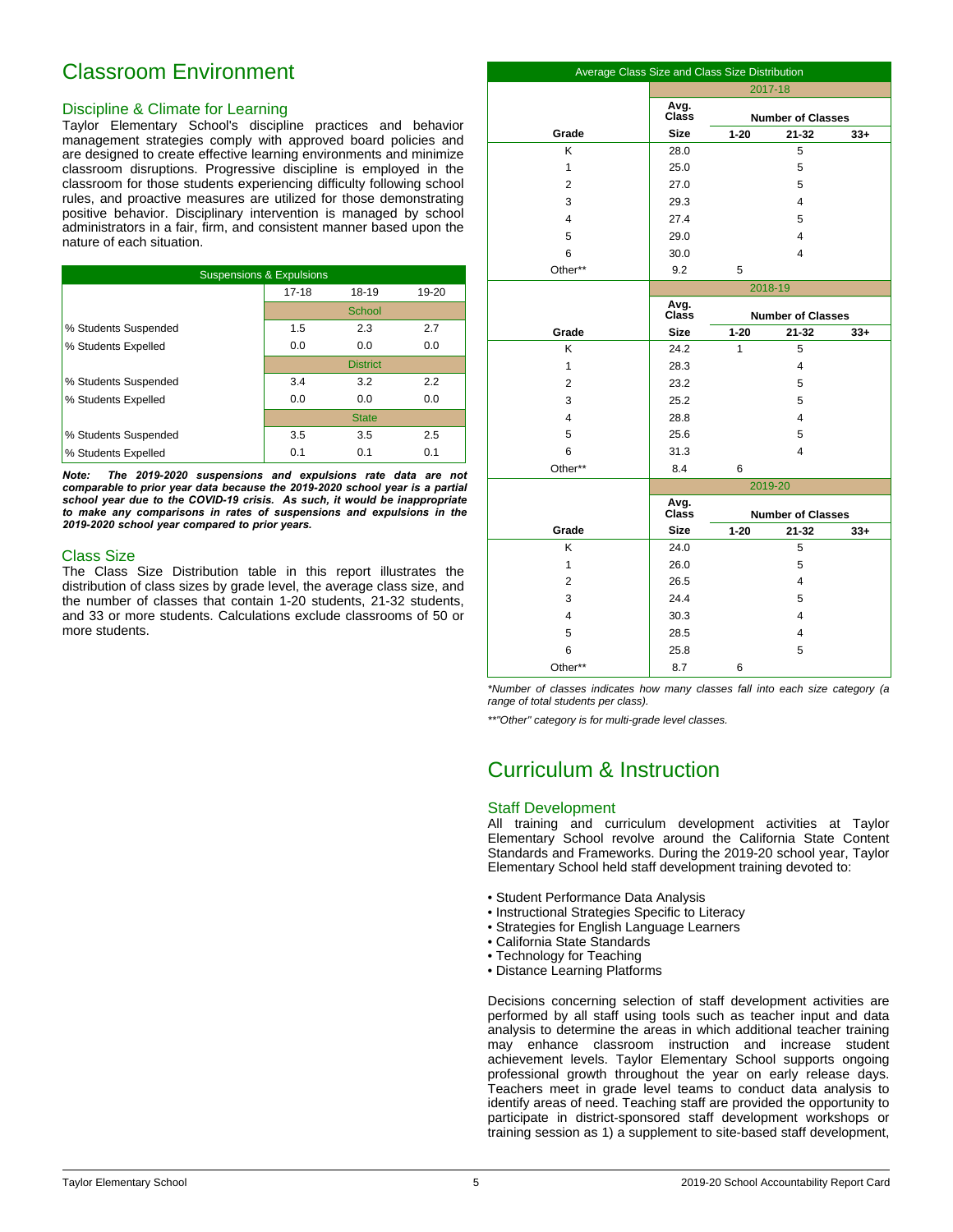2) for reinforcement of or follow-up on previous training, or 3) follow-up training for newly implemented programs/curricula.

During the 2018-19, 2019-20, and 2020-21 school years, Taylor Elementary School's teachers had the opportunity to attend the following events hosted by the Santa Maria-Bonita School District:

2018-19 Training Topics:

- Benchmark Advance
- English Language Learners
- Guided Reading
- History/Social Studies
- Mathematics
- Next Generation Science Standards (NGSS)
- Technology Training
- 
- 2019-20 Training Topics: • ASI: StudySync ELD
- 
- Best Practices in Co-Teaching
- California History-Social Science myWorld Interactive
- Conscious Classroom Management • CPM Training
- 
- Daily 5
- Guided Reading Lesson Planning • Professional Learning Communities
- Science Pilotees
- Technology Training
- Unassisted Writing

#### 2020-21 Training Topics:

- Distance Learning Playbook Parts 1 & 2
- Curriculum Pacing Guides using Achieve the Core Priority Standards (Benchmark, StudySync, GoMath, CPM, myWorld, Twig, Amplify)
- Google Suite Training
- Key Information, Videos, Strategies for all Core and Supplemental Curriculum, and Technology Integration Tools

Taylor Elementary School offers support to new and veteran teachers through peer coaching and mentoring. Instructional aides are provided targeted training focused on teaching strategies and curriculum content. Substitute teachers are invited to participate in designated staff development activities. All staff are encouraged to attend professional workshops and conferences. Classified support staff receive job-related training from department supervisors and district representatives.

| Number of School Days Dedicated to Staff Development and Continuous<br>Improvement |         |         |  |  |
|------------------------------------------------------------------------------------|---------|---------|--|--|
| 2018-19                                                                            | 2019-20 | 2020-21 |  |  |
|                                                                                    |         |         |  |  |

#### Instructional Materials

All textbooks used in the core curriculum at Taylor Elementary School are aligned to the California Content Standards and Frameworks. Instructional materials are selected from the state's most recent list of standards-based materials and adopted by the State Board of Education. The district follows the State Board of Education's eight-year adoption cycle for core content materials (English/language arts, math, science, and social science).

On Wednesday, October 14, 2020, the Santa Maria-Bonita's Board of Education held a public hearing to certify the extent to which textbooks and instructional materials have been provided to students. The Board of Education adopted Resolution 20-05 which certifies as required by Education Code §60119 (1) that textbooks and instructional materials were provided to all students, including English learners, in the district to the extent that each pupil has a textbook or instructional materials, or both, to use in class and to take home, and (2) sufficient textbooks and instructional materials were provided to each student, including English learners, that are aligned to the academic content standards and consistent with the cycles and content of the curriculum frameworks in math, science, history-social science, and English/language arts.

In addition to core subject areas, districts are required to disclose in their SARCs the sufficiency of instructional materials used for their visual/performing arts curricula. During the 2020-21 school year, Santa Maria-Bonita provided each student, including English learners, enrolled in a visual/performing arts class with a textbook or instructional materials to use in class and to take home. These materials complied with the state's content standards and curriculum frameworks.

| <b>Textbooks</b>             |                                         |                                           |  |  |  |
|------------------------------|-----------------------------------------|-------------------------------------------|--|--|--|
|                              | <b>Adoption Year</b> Publisher & Series | <b>Pupils Lacking</b><br><b>Textbooks</b> |  |  |  |
| <b>English Language Arts</b> |                                         |                                           |  |  |  |
| 2017                         | Benchmark Education, Benchmark Advance  | $0\%$                                     |  |  |  |
|                              | <b>History-Social Science</b>           |                                           |  |  |  |
| 2019                         | Pearson/Savvas, California: My World    | $0\%$                                     |  |  |  |
| <b>Mathematics</b>           |                                         |                                           |  |  |  |
| 2015                         | Houghton Mifflin Harcourt, Go Math!     | $0\%$                                     |  |  |  |
| 2015                         | McGraw Hill, My Math                    | $0\%$                                     |  |  |  |
| <b>Science</b>               |                                         |                                           |  |  |  |
| 2020                         | Twig Science, California Science        | $0\%$                                     |  |  |  |

#### Specialized Instruction

All curriculum and instruction are being aligned to the California State Standards approved by the State Board of Education. The instructional program is structured so that all students receive instruction appropriate to their learning level. Teachers use a variety of research-based instructional strategies and techniques using state-approved instructional materials to ensure academic success.

Students with special gifts and talents need more challenging curriculum and instruction. The Gifted and Talented Education (GATE) program is offered to students in grades 3 through 6 who have been identified as academically gifted through district-administered assessments. Students are placed in GATE clusters across their grade level. Instruction is provided by teachers who are GATE Trained.

For students whose primary language is not English and who have limited English proficiency, Taylor Elementary School offers programs to help them acquire English as quickly as possible and prepare them to meet the state's academic content standards. English learners are clustered in the classroom by language fluency level to receive differentiated instruction from the classroom teacher. Instruction focuses on reinforcement of class lessons, reading intervention, and targeted support in areas of need. All students receive English Language Development instruction as a supplement to their regular language arts instruction. English Language Development (ELD) instruction is provided through a team teaching approach. Taylor Elementary School's teachers utilize Benchmark for grades K-5 and Study Sync for grade 6, both state-approved textbook adoptions. English learners are assessed annually using the English Language Proficiency Assessment for California (ELPAC) exam; results are used to evaluate student progress, intervention programs, and teaching strategies.

Taylor Elementary School's special education program is staffed by six Special Day Class teachers, instructional aides, two Resource Specialist Program teachers, and a resource specialist staff. Instruction is provided in the least restrictive environment and based on each student's Individual Education Plan (IEP). Students have access to a comprehensive curriculum and are mainstreamed into the general education class, with small group and individualized instruction in the resource room. The IEP team meets annually to establish goals and objectives, define academic instruction, evaluate the effectiveness of the student's plan, and make instructional adjustments as necessary. Taylor Elementary School takes advantage of the district's participation in the Santa Barbara Special Education Local Plan Area, which provides a pool of professional resources and expertise in the field of special education.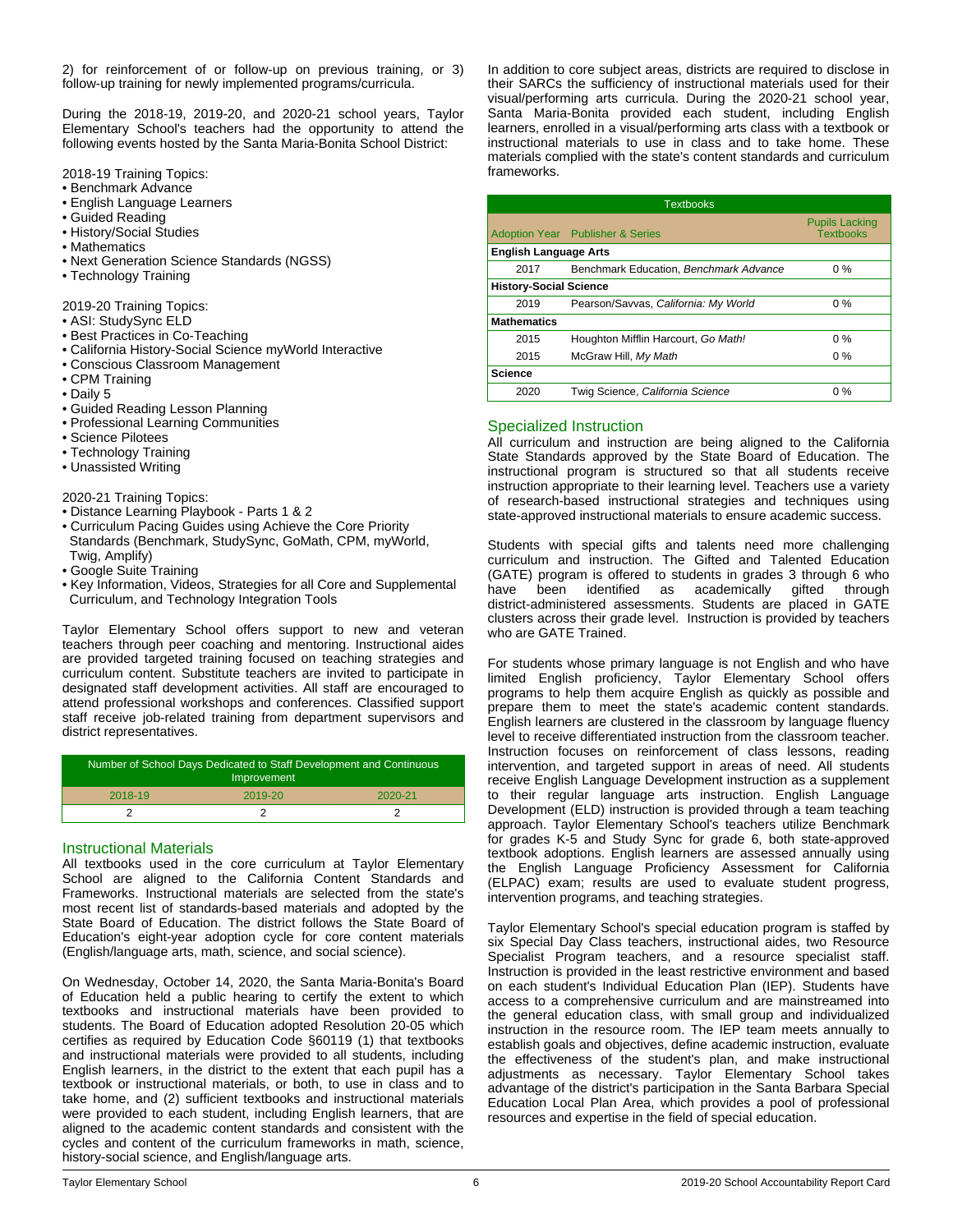Taylor Elementary School provides a variety of intervention and remediation programs to support students' efforts to achieve academic success and reach grade level expectations. Using district benchmark assessments, teachers and administrators can identify students who are struggling or performing below state proficiency grade level standards. Intervention strategies include:

- ASES (After School Education & Safety)
- Imagine Learning
- Computer Instruction
- Intervention Block (K-3 & 4-6)
- Teacher Tutors & Intervention Teacher
- Leveled Literacy Intervention (LLI)
- IXL for Math, Science & English Language Arts
- Common Formative Assessment (CFA)
- Imagine Learning Math
- Tutor.com (online tutoring program)

Supplementary instructional materials are purchased as needed to support intervention programs. Classroom teachers monitor student performance on district benchmark assessments, daily classwork, homework, and end-of-unit tests to measure ongoing academic progress and adjust instructional needs.

## Professional Staff

### Counseling & Support Staff

Taylor Elementary School provides professional, highly qualified staff that provide additional services and support centered on the whole student academically, physically, and mentally. The Counseling and Support Services table in this report illustrates the availability of non-instructional support staff to Taylor Elementary School's students. Full-time equivalent (FTE) is a standard measurement used to identify an employee's regular work load on a weekly basis. For example, an FTE of 1.0 designates a full-time position and the employee is on campus and available all day every day of the week; an FTE of 0.5 indicates that the staff member is available and on campus a portion (50%) of the week.

| <b>Academic Counselors &amp; Other Support Staff</b><br>(Nonteaching Professional Staff)<br>2019-20 |                        |      |  |  |
|-----------------------------------------------------------------------------------------------------|------------------------|------|--|--|
|                                                                                                     | No. of<br><b>Staff</b> | FTE. |  |  |
| Academic Counselor                                                                                  | O                      | 0    |  |  |
| Speech Therapists                                                                                   | 3                      | 2.0  |  |  |
| <b>Outreach Mentors</b>                                                                             | 2                      | 2.0  |  |  |
| Community Liaison                                                                                   |                        | 1.0  |  |  |
| Computer Lab Technician                                                                             |                        | 1.0  |  |  |
| <b>Health Assistant</b>                                                                             |                        | 1.0  |  |  |
| Library Media Clerk                                                                                 |                        | 1.0  |  |  |
| Nurse                                                                                               |                        | 0.2  |  |  |
| Psychologist                                                                                        |                        | 1.0  |  |  |

*Note: One Full Time Equivalent (FTE) equals one staff member working full time; one FTE could also represent two staff members who each work 50% of full time.*

#### Teacher Assignment

During the 2019-20 school year, Taylor Elementary School had 32 teachers who met all credential requirements in accordance with state guidelines. The chart below identifies the number of teachers at both the school and district who are 1) fully credentialed; 2) without full credentials; 3) teaching outside subject area of competence; 4) misassignments for English learners; 5) total teacher<br>misassignments; and 6) vacant teacher positions. The term misassignments; and 6) vacant teacher positions. "misassignments" refers to the number of positions filled by teachers who lack legal authorization to teach that grade level, subject area, student group, etc.

| <b>Teacher Credentials &amp; Assignments</b>                                             |       |           |           |                 |
|------------------------------------------------------------------------------------------|-------|-----------|-----------|-----------------|
|                                                                                          |       | School    |           | <b>District</b> |
|                                                                                          | 18-19 | $19 - 20$ | $20 - 21$ | $20 - 21$       |
| <b>Total Teachers</b>                                                                    | 33    | 32        | 32        | 644             |
| <b>Teachers With Full Credentials</b>                                                    | 33    | 32        | 32        | 644             |
| <b>Teachers Without Full</b><br>Credentials                                              | U     | 0         | $\Omega$  | O               |
| <b>Teachers Teaching Outside</b><br>Subject Area of Competence<br>(With Full Credential) | U     | U         | 0         | n               |
| Misassignments of Teachers of<br><b>English Learners</b>                                 | ŋ     | U         | 0         | n               |
| Total Teacher Misassignments*                                                            | ŋ     | 0         | 0         |                 |
| Vacant Teacher Positions                                                                 |       |           | O         |                 |

*Note: "Misassignments" refers to the number of positions filled by teachers who lack legal authorization to teach that grade level, subject area, student group, etc.*

*\*Total Teacher Misassignments includes the number of Misassignments of Teachers of English Learners.*

## District Expenditures

#### Salary & Budget Comparison

State law requires comparative salary and budget information to be reported to the general public. For comparison purposes, the State Department of Education has provided average salary data from school districts having similar average daily attendance throughout the state. (Note: 2018-19 salary comparison data was the most recent data available at the time this report was published.)

| <b>Teacher and Administrative Salaries</b><br>2018-19 |                 |                                                          |  |  |  |
|-------------------------------------------------------|-----------------|----------------------------------------------------------|--|--|--|
|                                                       | <b>District</b> | State Average of<br><b>Districts in Same</b><br>Category |  |  |  |
| Beginning Teacher Salary                              | \$47,429        | \$51,004                                                 |  |  |  |
| Mid-Range Teacher Salary                              | \$85,893        | \$82,919                                                 |  |  |  |
| <b>Highest Teacher Salary</b>                         | \$107,197       | \$104,604                                                |  |  |  |
| Superintendent Salary                                 | \$220,033       | \$230,860                                                |  |  |  |
| <b>Average Principal Salaries:</b>                    |                 |                                                          |  |  |  |
| <b>Elementary School</b>                              | \$130,357       | \$131,277                                                |  |  |  |
| Middle School                                         | \$129,047       | \$136,163                                                |  |  |  |
| High School                                           | N/A             | \$128,660                                                |  |  |  |
| <b>Percentage of Budget:</b>                          |                 |                                                          |  |  |  |
| <b>Teacher Salaries</b>                               | 32%             | 35%                                                      |  |  |  |
| <b>Administrative Salaries</b>                        | 4%              | 5%                                                       |  |  |  |

*For detailed information on salaries, see the CDE Certificated Salaries & Benefits Web page at http://www.cde.ca.gov/ds/fd/cs/.*

### Expenditures Per Student

For the 2018-19 school year, Santa Maria-Bonita School District spent an average of \$13,139 of total general funds to educate each student (based on 2018-19 audited financial statements and in accordance with calculations defined in Education Code §41372). The table in this report 1) compares the school's per pupil expenditures from unrestricted (basic) and restricted (supplemental) sources with other schools in the district and throughout the state, and 2) compares the average teacher salary at the school site with average teacher salaries at the district and state levels. Detailed information regarding salaries can be found at the CDE website at www.cde.ca.gov/ds/fd/ec/ and www.cde.ca.gov/ds/fd/cs/. (The figures shown in the table below reflect the direct cost of educational services, per ADA, excluding food services, facilities acquisition and construction, and certain other expenditures.)

In addition to general fund state funding, Santa Maria-Bonita School District receives state and federal categorical funding for special programs. For the 2018-19 school year, the district received categorical, special education, and support programs funds for: